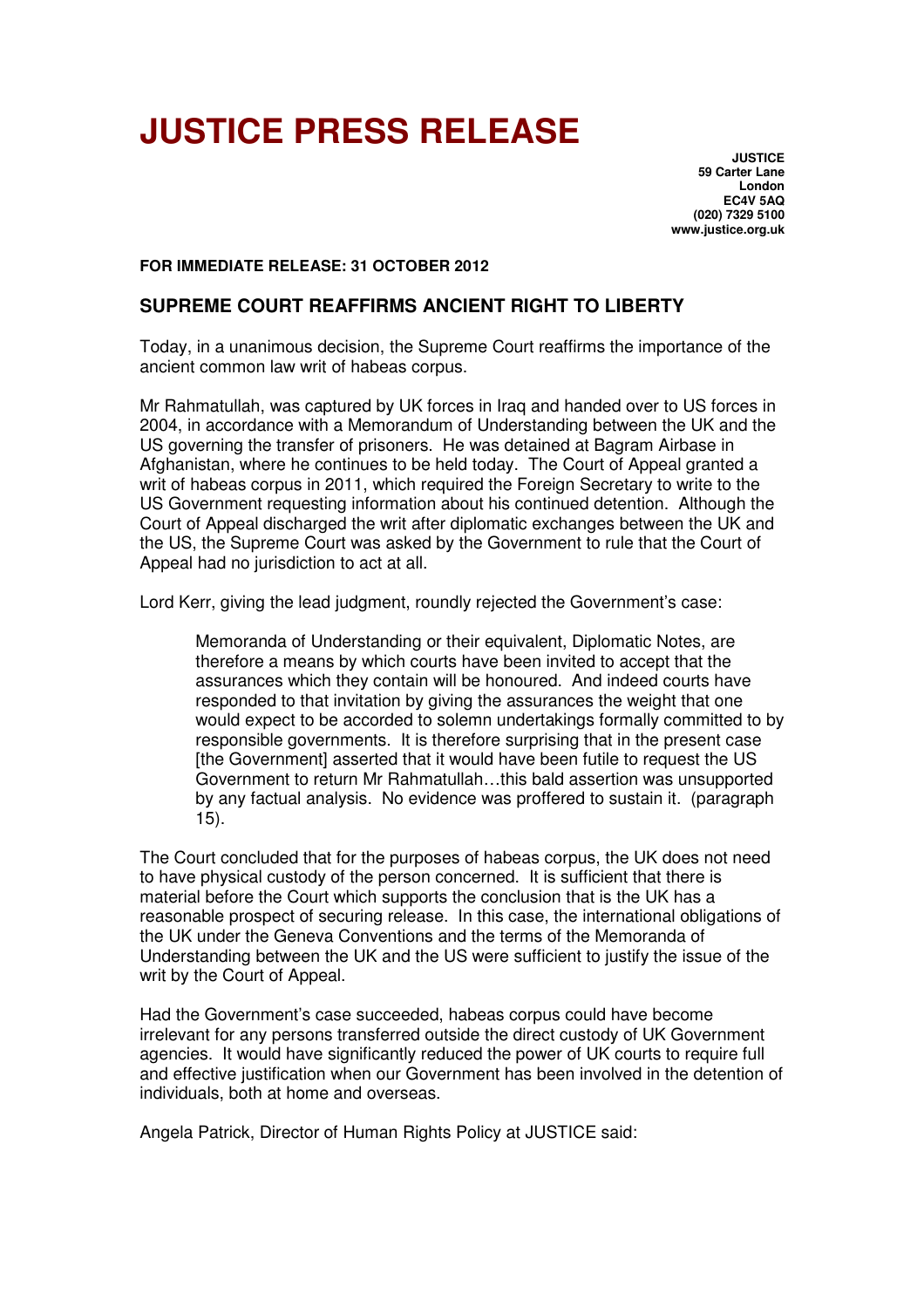**That the UK Government relies on these diplomatic notes to justify deportation where there is a risk of torture but considered them effectively irrelevant in this case is a near perfect example of legal 'having your cake and eating it'.** 

**The Supreme Court's strong judgment reaffirms the importance of the common law guarantee of the right to liberty for all.** 

For further comment, please contact Angela Patrick on 020 7762 6415 (direct line) or apatrick@justice.org.uk

#### Notes to Editors

- 1. The text of the Supreme Court decision in Secretary of State for Foreign and Commonwealth Affairs and another (Appellants) v Yunus Rahmatullah (Respondent), is available here: http://www.supremecourt.gov.uk/news/latest-judgments.html. The Press Summary is here: http://www.supremecourt.gov.uk/decided cases/docs/UKSC\_2012\_0033\_PressSummary.pdf. The lead judgment is given by Lord Kerr. The other Supreme Court Justices sitting in the case were Lord Phillips, Lady Hale, Lord Dyson, Lord Wilson, Lord Reed and Lord Carnwath. Lord Phillips expressed some reservations, but supported the lead judgment.
- . 2. JUSTICE intervened as a third party in this case, in favour of an interpretation of the law which would allow our domestic courts – on a case-by-case basis – to explore the degree of control which the UK in fact exercises over persons detained overseas, subject to our international legal obligations and the diplomatic commitments made in assurances from other States and in memoranda of understanding. Giving the keynote address at the JUSTICE Annual Human Rights Conference, Lord Kerr welcomed the "powerful and significant" contribution made by JUSTICE to this case. The JUSTICE/Sweet & Maxwell Annual Human Rights Conference 2012 was held on 24 October 2012 in London.
- 3. The majority in the Supreme Court also rejected a cross-appeal by Mr Rahmatullah, which argued that the writ made by the Court of Appeal should not have been discharged, as the Secretary of State for the Foreign and Commonwealth Office had not done enough to dispel the conclusion that the UK had sufficient control over his treatment to secure his release. Baroness Hale and Lord Carnwath, in a minority judgment, would have granted this appeal. JUSTICE did not intervene on this issue.
- 4. JUSTICE was represented *pro bono* by Tom de la Mare QC and Fraser Campbell of Blackstone Chambers and Allen & Overy. A full copy of JUSTICE's submission to the Court is available on request from admin@justice.org.uk.
- 5. Selected passages from the judgment follow:

## **Lord Kerr**

Memoranda of Understanding or their equivalent, Diplomatic Notes, are therefore a means by which courts have been invited to accept that the assurances which they contain will be honoured. And indeed courts have responded to that invitation by giving the assurances the weight that one would expect to be accorded to solemn undertakings formally committed to by responsible governments. It is therefore somewhat surprising that in the present case [the Government] asserted that it would have been futile to request the US government to return Mr Rahmatullah. As the Master of the Rolls pointed out in para 39 of his judgment, this bald assertion was unsupported by any factual analysis. No evidence was proffered to sustain it. (paragraph 15)

Quite independently of the 2003 MoU, the UK remained under a continuing obligation, by virtue of GC4, to take such steps as were available to it to ensure that Mr Rahmatullah was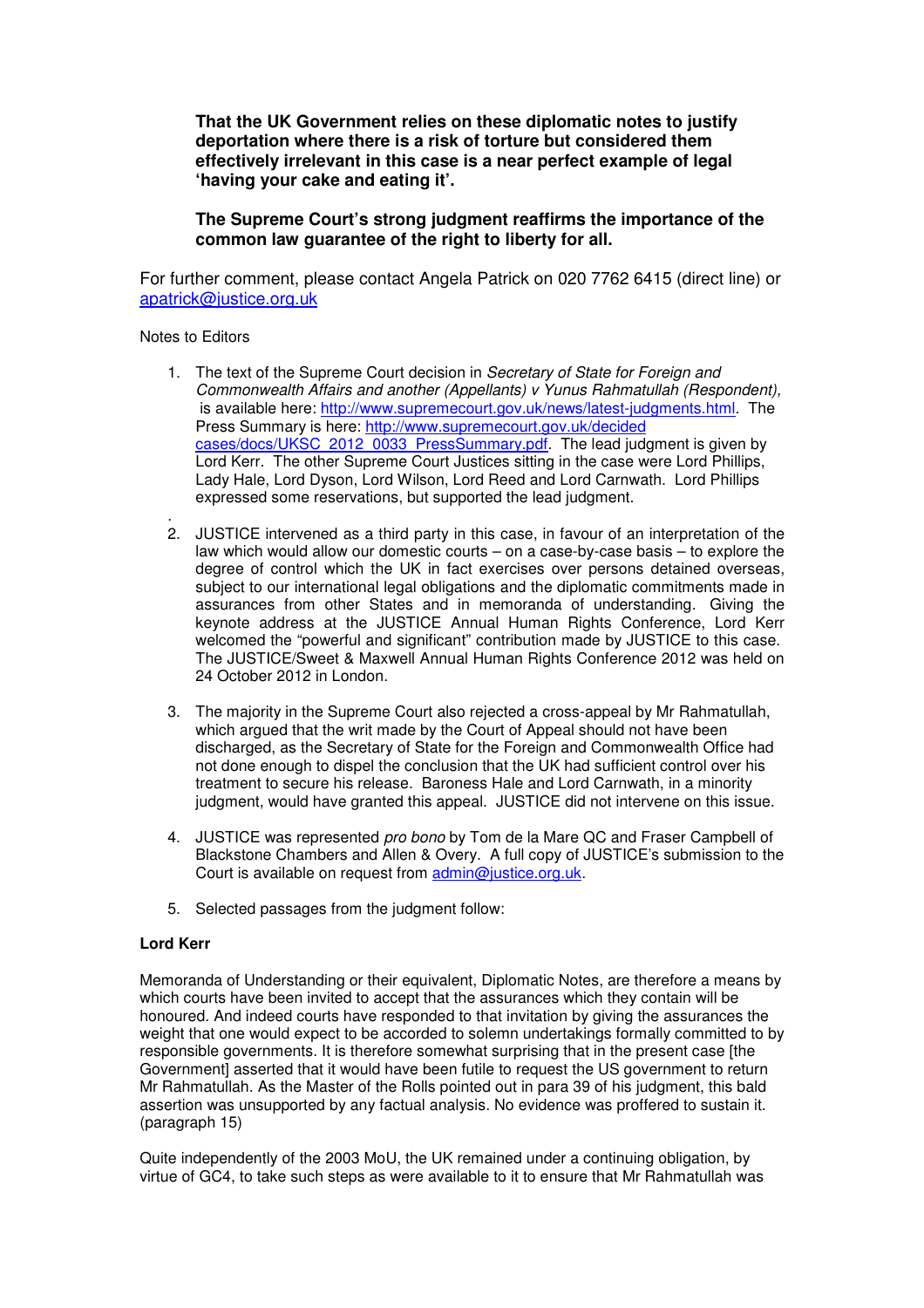treated in accordance with the conventions' requirements and, if necessary, to demand his return. It is not necessary to decide whether this circumstance would be sufficient to give rise to uncertainty as to whether the UK could obtain control of Mr Rahmatullah. It seems to me, however, that it might well be enough. The UK and the US were allies. If it was demonstrated that a failure to return Mr Rahmatullah might involve the UK being in breach of its international obligations, it is surely at least possible that its ally, the US, would return Mr Rahmatullah, upon request, in order to avoid that eventuality. (paragraph 18)

There can be no plausible argument, therefore, against the proposition that there is clear prima facie evidence that Mr Rahmatullah is unlawfully detained and that the UK government was under an obligation to seek his return unless it could bring about effective measures to correct the breaches of GC4 [the fourth Geneva Convention] that his continued detention constituted. It is for that reason that I am of the view that the real issue in this case is that of control. But before examining that issue, it is necessary to say something about the nature of habeas corpus. (paragraph 40)

The most important thing to be said about habeas corpus, at least in the context of this case, is that entitlement to the issue of the writ comes as a matter of right. "The writ of habeas corpus issues as of right" per Lord Scarman in R v Secretary of State for the Home Department, Ex p Khawaja [1984] AC 74 at 111. It is not a discretionary remedy. Thus, if detention cannot be legally justified, entitlement to release cannot be denied by public policy considerations, however important they may appear to be. If your detention cannot be shown to be lawful, you are entitled, without more, to have that unlawful detention brought to an end by obtaining a writ of habeas corpus. And a feature of entitlement to the writ is the right to require the person who detains you to give an account of the basis on which he says your detention is legally justified. (paragraph 40)

The existence of the 2003 MoU and, in particular clause 4 of that document, provided more than sufficient reason to conclude that the UK government could expect that, if it asked for it, Mr Rahmatullah's return by US forces would occur. This is quite unrelated to the question of the legal enforceability of the MoU. The Court of Appeal had to make an assessment of what was likely to happen as a matter of factual prediction. The only countervailing argument to the claim that the US should be expected to adhere to the commitment that it had made was [the] suggestion that to make the request would be futile. But, as I have pointed out, this bald claim was not supported by anything beyond the suggestion that the 2003 MoU was nothing more than a political arrangement. Just because it was a political arrangement, should it be assumed that it would not be fulfilled by the US? I can think of no reason that such an assumption should be made.

Moreover, the US authorities must have been aware that the UK considered that GC4 applied to Mr Rahmatullah. On that basis, it ought to have anticipated that the UK would ask for his return, whether or not the 2003 MoU had been superseded. At the time that the Court of Appeal considered the matter, there was no reason to suppose that the US, a close ally of the UK, would be unheeding of such a request. I therefore consider that the Court of Appeal was justified in its conclusion, on the evidence then available to it, that there was every reason to believe that the US would respond positively to a request by the UK that Mr Rahmatullah should be returned. I would therefore dismiss the Secretaries of State's appeal. (paragraphs  $75 - 76$ 

## **Lord Reed**

The purpose of issuing the writ was to obtain clarification of the extent, if any, of the United Kingdom's ability to exercise control over the detention of Mr Rahmatullah. It did not entail that the United Kingdom must demonstrate its lack of control by means of a practical test. Ultimately, however, if control existed, the court's obligation to order the release of someone whose detention was unlawful under English law (if that were established) could not be deflected by considerations of diplomacy. (paragraph 114)

#### **Lady Hale and Lord Carnwath**